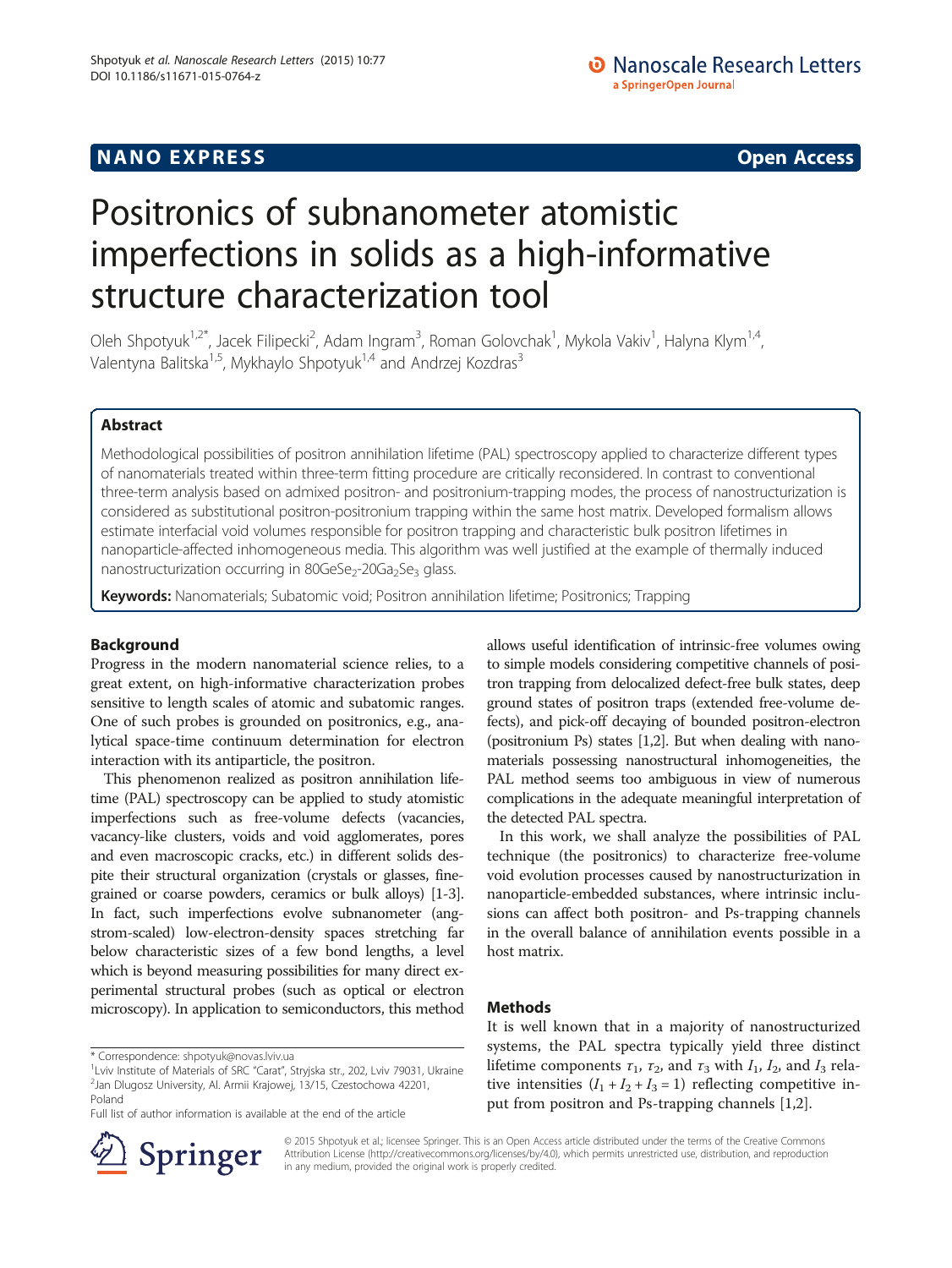<span id="page-1-0"></span>The longest PAL component  $(\tau_3, I_3)$  originates from the decaying of spin-triplet ortho-positronium o-Ps states in free-volume holes of the material. This process stretched intrinsically in a vacuum ending by emitting three γ-rays with theoretical lifetime of 142 ns, whereas in a matter, it is quenched in shorten lifetimes of a few nanoseconds because of Ps interaction with electrons from a surrounding medium. As a result, the o-Ps annihilates extrinsically in a medium-emitting two γ-rays, the process known as pickoff annihilation [[1](#page-4-0),[2](#page-4-0)]. A simple empirical relation in the form of

$$
\tau_3 = 0.5 \cdot \left[ 1 - \frac{R}{R + \Delta R} + \frac{1}{2\pi} \cdot \sin\left(\frac{2\pi R}{R + \Delta R}\right) \right]^{-1} \tag{1}
$$

with material-related parameter  $\Delta R$  equivalent to electron layer thickness for Ps penetration wall region of free-volume trapping void (1.66 Å) was proposed to account for the o-Ps lifetimes  $\tau_3$  in dependence on void radii  $R$  in molecular substrates such as polymers, using infinite potential spherical model initially developed by S.J. Tao [\[4](#page-4-0)].

The intermediate PAL component  $(\tau_2, I_2)$  results from positron (not Ps) annihilation from free-volume defect sites such as atomic and subatomic voids (vacancies, vacancy-like clusters, etc.). Being trapped by such defect, the positron annihilate with character lifetimes  $\tau_2 = \tau_d$  ranging from 0.2-0.3 to 0.5 ns [\[1\]](#page-4-0). This channel of positron annihilation is interbalanced by input from delocalized positrons annihilating directly from defect-free bulk states, thus forming a character two-state trapping scheme with compensating  $(\tau_1, I_1)$  component and average positron lifetime  $\tau_{\text{av}}$  defined as [\[5](#page-4-0)]

$$
\tau_{\mathbf{av}} = \eta_b \cdot \tau_b + \eta_d \cdot \tau_d = \tau_1 \cdot I_1 + \tau_2 \cdot I_2,\tag{2}
$$

where  $\eta_d$  and  $\eta_b$  is fraction of defect-trapped and freeannihilated positrons, respectively  $(\eta_d = 1 - \eta_b)$ . Thus, the shorter  $\tau_1$  component is only the reduced bulk lifetime, which occurs to be directly connected with defectfree bulk positron lifetime  $\tau_{\rm b}$  as

$$
\tau_b = \frac{\tau_1 \tau_2}{I_1 \tau_2 + I_2 \tau_1}.
$$
\n(3)

In case of three-component fitting of PAL spectra, this situation is disturbed by additional input in the first  $(\tau_1, I_1)$ component from spin-singlet para-positronium p-Ps states, giving  $\tau_p = 0.125$  ns with relative population  $I_p = I_3/3$  for vacuum. So in reality, the annihilation from defect-free bulk states are admixed to p-Ps decaying channel, making essential complication in a physical meaning of this component. That is why the direct correlations are not allowed often for this  $(\tau_1, I_1)$  component and material-related parameters of the studied media [\[6,7](#page-4-0)].

In our model, we shall try to distinguish these inputs in the first PAL component to release "pure" feedback caused by nanosized free-volume positron traps themselves. Hence, by assuming an additive two-state positron-trapping model for these defect states, we obtain a realistic possibility of their quantitative parameterization. Like [[8,9\]](#page-4-0), we use the generalization procedure allowing transformation of the measured PAL spectra from three-term to two-term decomposition form.

Firstly, this analysis has to be applied to host matrix without embedded nanoparticles having  $(\tau_1^{\text{host}}, I_1^{\text{host}}), (\tau_2^{\text{host}}, I_2^{\text{host}})$ and  $(\tau_3^{\text{host}}, \tau_3^{\text{host}})$  component inputs in three-term decomposed row PAL spectrum  $(I_1^{\text{host}} + I_2^{\text{host}} + I_3^{\text{host}} = 1)$ . This model can be easily transferred to two-term trapping one by removing  $I_p = I_3/3$  input of p-Ps annihilation with  $\tau_p =$ 0.125 ns lifetime from the first channel and  $(\tau_3^{\text{host}}, f_3^{\text{host}})$  input from the third channel to the generalized trapping channel. Thus, we can estimate the contribution  $(\tau_a, I_a)$  to the first channel other than p-Ps:

$$
\tau_a \cdot I_a = \tau_1^{\text{host}} \tau_1^{\text{host}} \cdot I_1^{\text{host}} I_1^{\text{host}} - \tau_p \cdot I_p; \tag{4}
$$

$$
I_a = I_1^{\text{host}} I_1^{\text{host}} - I_p. \tag{5}
$$

Then, returning to nanoparticle-embedded sample having  $(\tau_1^*, I_1^*)$ ,  $(\tau_2^*, I_2^*)$ , and  $(\tau_3^*, I_3^*)$  inputs in three-term decomposed PAL spectrum  $(I_1^* + I_2^* + I_3^* = 1)$ , we can find input from additional trapping channel ( $\tau_{\text{int}}$ ,  $I_{\text{int}}$ ) assuming that the second channel is composed by these int-sites and remainder of o-Ps-trapping sites taken like as in a host matrix, so that

$$
I_2^* = I_{int} + I_3^* I_{int} + I_3^* \cdot (I_2^{host} / I_3^{host})
$$
  
×  $(I_2^{host} / I_3^{host})$ , (6)

$$
\tau_2^* \cdot I_2^* = \tau_{int} \tau_{int} I_{int} \mathbf{1}_{int} + \tau_2^{host} \tau_2^{host} \cdot (I_2^* - I_{int}) (I_2^* - I_{int}). \tag{7}
$$

By transferring three-term PAL spectrum into two-term one with  $(\tau_a^*, \, I_a^*)$  and  $(\tau_b^*, \, I_t^*)$  components like in host matrix, we can find compensating  $(\tau_n, I_n)$  input arising from this additional trapping channel ( $\tau_{\text{int}}$ ,  $I_{\text{int}}$ ). Under this condition, it seems quite reasonably to equilibrate the  $(\tau_n \cdot I_n)$  input in  $(\tau_a^*, I_a^*)$  component (without p-Ps) with the same as the  $(\tau_{int} \cdot I_{int})$  input in  $(\tau_2^*, I_2^*)$ :

$$
\tau_n \cdot \frac{I_n}{\tau_a^*} \cdot I_a^* = \tau_{int} \tau_{int} \cdot \frac{I_{int} I_{int}}{\tau_2^*} \cdot I_2^* I_2^*.
$$
 (8)

Physical parameterization of nanoparticle-related sites can be finally performed by accepting the  $(\tau_n, I_n)$  and  $(\tau_{\text{int}}, I_{\text{int}})$ inputs as corresponding components of the generalized two-term decomposed PAL spectrum of substance affected by embedded nanoparticles. The second component with defect-related  $\tau_{int}$  lifetime reflects the positrontrapping sites appearing due to embedded nanoparticles themselves. Under accepted prerequisites, these extended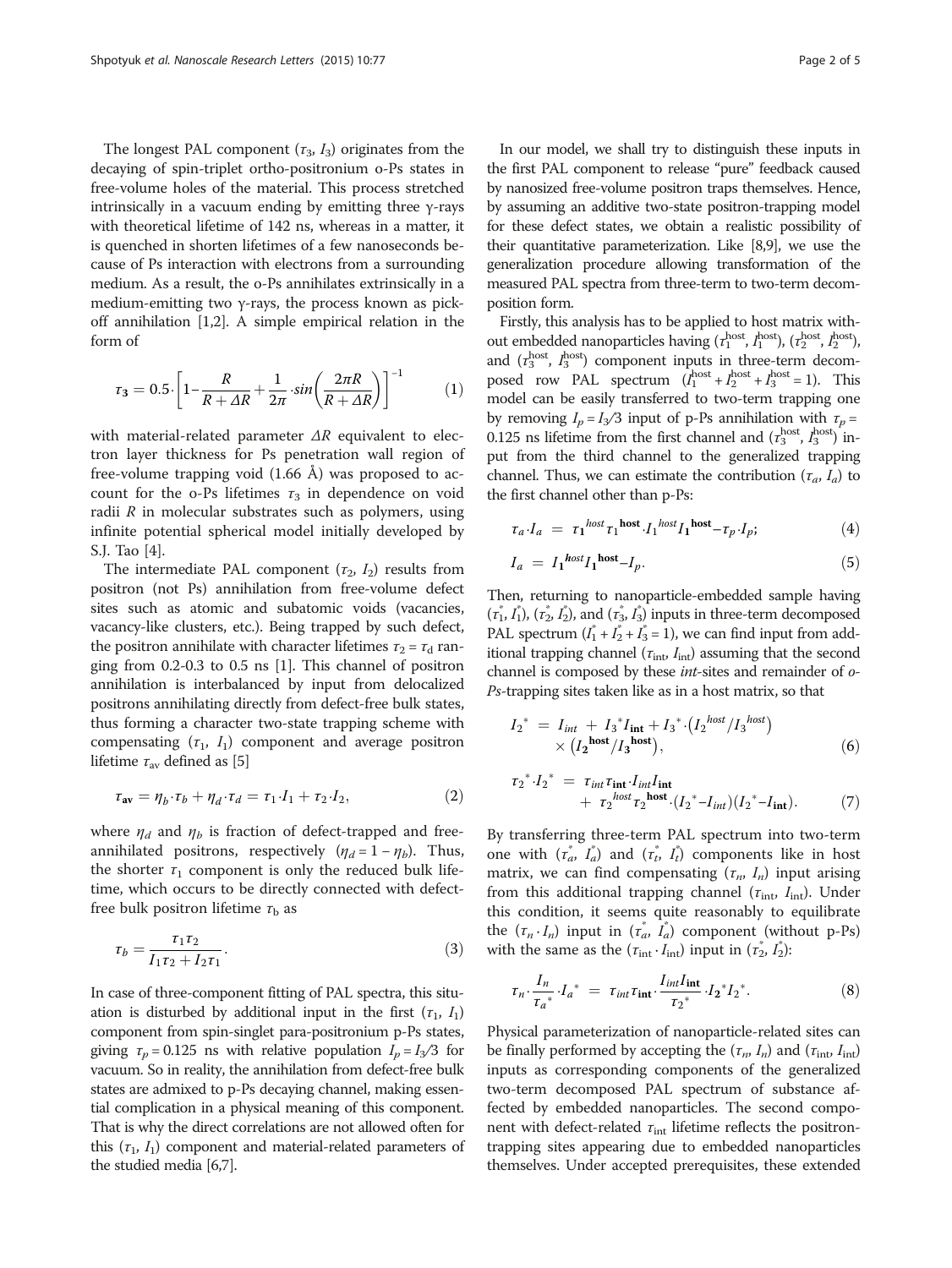<span id="page-2-0"></span>free-volume defects can be associated with pseudogap holes at the interface between the outer surface layer of agglomerated nanoparticles and innermost layer of surrounding host matrix (as it was well outlined in [\[8,9](#page-4-0)]). The bulk positron lifetime recalculated respectively to these components in full agreement to Equation [3](#page-1-0) can be attributed to bulk positron lifetime of agglomerated nanoparticles. In case of highly monolith particles, this value tends towards bulk positron lifetime of corresponding substance, while in more loose media, it remains higher. The positron-trapping rate of nanoparticle-related traps  $\kappa_d$  can be also estimated in terms of known two-state positron-trapping formalism [\[1-3\]](#page-4-0).

Thus, the developed approach allows description of nanostructurization in terms of substitutional positron-Ps trapping within the same host matrix, e.g., the process, which occurs as a transformation of o-Ps-sites in a host matrix towards positron-trapping sites in a nanoparticlemodified material. By accepting a tightly connected nature of these PAL trapping sites, we can define conditionally this approach as *coupling*  $x3-x2-decomposition algorithm$ to distinguish it from conventional x3-decomposition procedure, describing the PAL spectra in terms of admixed positron-Ps trapping. Under such transformation, the quantitative characteristics of these trapping sites themselves as well as the occurring final balance in the PAL components are not so important. However, if the process of nanostructurization is stretched in principally the other way, by example, as modification in defect-free annihilation channel changing essentially PAL parameters describing positron annihilation from delocalized Bloch states throughout a whole host matrix, this algorithm cannot be further applied (new channels of positron annihilation

appear in the final three-term decomposed PAL spectrum, which are not foreseen within this simplification procedure). So, this algorithm is expected to serve like test indicator for nanostructurization nature in different types of materials, separating the processes of host matrix modification from "pure" interplay between positron- and o-Pstrapping channels.

#### Results and discussion

As an example, let us consider free-volume void evolution in 80 $GeSe<sub>2</sub>$ -20 $Ga<sub>2</sub>Se<sub>3</sub>$  glasses caused by thermal annealing at 380°C for 10, 25, and 50 h [\[10,11](#page-4-0)]. This thermal treatment is essential for controlled ceramization causing a possibility to stabilize constituting amounts of some nanocrystals ( $Ga_2Se_3$ ,  $GeSe_2$  and/or  $GeGa_4Se_8$ ) in the final structure of reproducible glass ceramics. The fundamental role of nanosized domains appear by phase separation between Ge- and Ga-rich regions. Higher stability of such thermally treated system is ensured due to its modified structure with some nanocrystallites; this process being arranged in two tightly interconnected stages [\[11-13](#page-4-0)]. Firstly, the nucleation of growing crystal phase in glassy environment occurs at the beginning of thermal annealing. Further, the nucleated phase grows into separate grains reaching greater sizes, but, in general, they do not exceed a characteristic nanosized level (a controllable crystal growth). In respect to two-term decomposed PAL spectra [\[10\]](#page-4-0), the appeared nanocrystallites modify a free-volume structure of the glass leading to specific fragmentation of larger free-volume entities (positron-trapping sites) into greater number of smaller ones with preliminary void nucleation at the initial stage of annealing. So, this process is not elementary, being composed

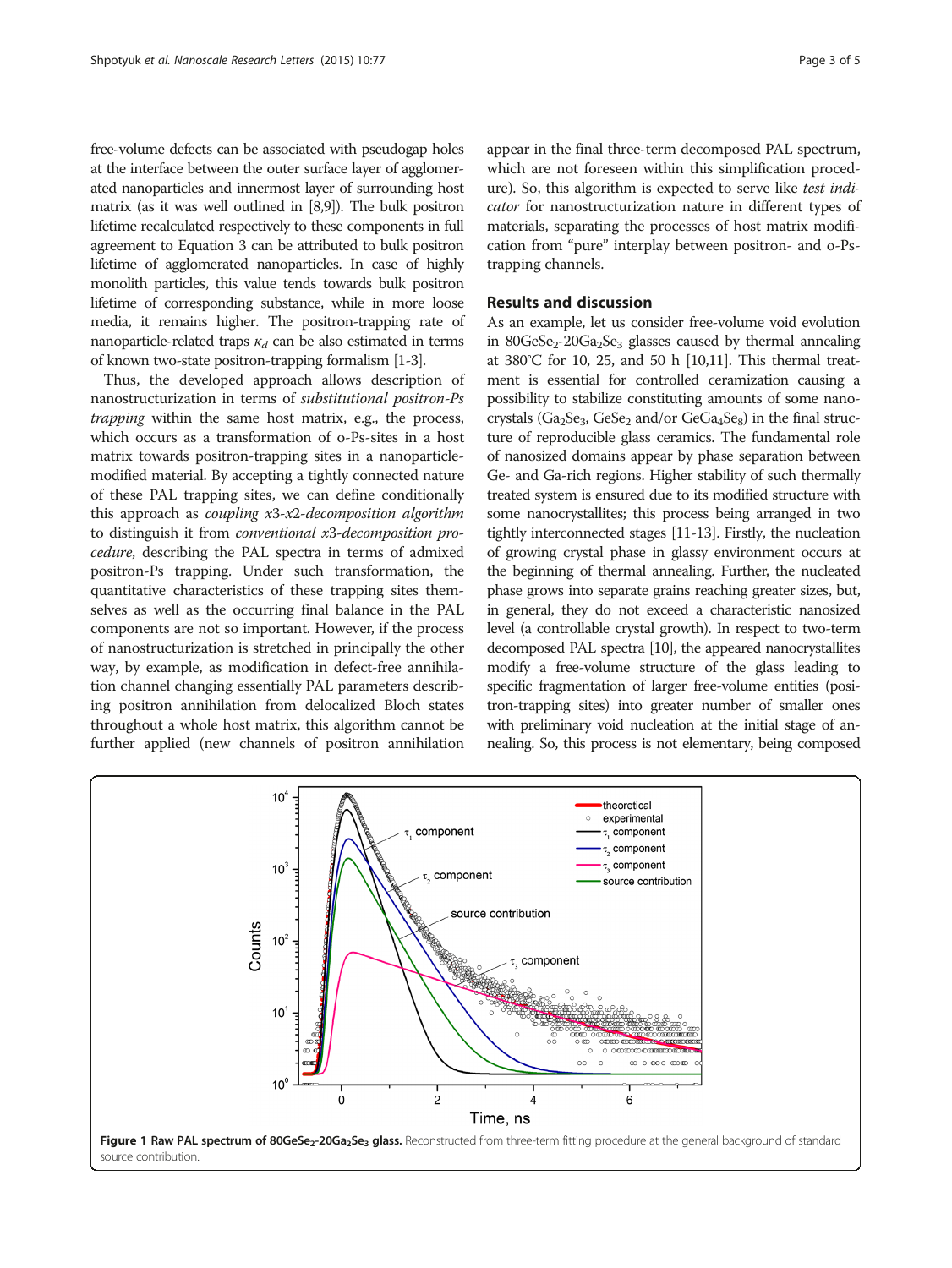| Sample, prehistory | <b>Fitting parameters</b> |                        |                |                        |                |               |                   | PAL trapping modes   |               |  |
|--------------------|---------------------------|------------------------|----------------|------------------------|----------------|---------------|-------------------|----------------------|---------------|--|
|                    | $\tau_1$<br>ns            | I <sub>1</sub><br>a.u. | $\tau_2$<br>ns | I <sub>2</sub><br>a.u. | $\tau_3$<br>ns | $I_3$<br>a.u. | $\tau_{av}$<br>ns | $\tau_{\rm b}$<br>ns | $K_d$<br>ns¯' |  |
| Host glass         | 0.203                     | 0.527                  | 0.401          | 0.443                  | .892           | 0.030         | 0.293             | 0.262                | 1.11          |  |
| Annealed, 10 h     | 0.214                     | 0.618                  | 0.428          | 0.351                  | 2.059          | 0.031         | 0.291             | 0.261                | 0.85          |  |
| Annealed, 25 h     | 0.215                     | 0.633                  | 0.432          | 0.337                  | 2.038          | 0.030         | 0.291             | 0.261                | 0.81          |  |
| Annealed, 50 h     | 0.210                     | 0.605                  | 0.424          | 0.365                  | 2.159          | 0.030         | 0.290             | 0.259                | 0.90          |  |

Table 1 Fitting parameters and corresponding trapping modes

These are determined within conventional x3-decomposition procedure for PAL spectra of host and thermally aged 80GeSe2-20Ga2Se3 glasses.

of two principally different types of free-volume void evolution, the initial agglomeration followed by void fragmentation at the final stages. The sizes of corresponding nanocrystalline inclusions estimated from most characteristic peak observed in the XRD patterns of thermally annealed samples in respect to known Debye-Scherrer equation testifies that they reach near 9 to 10 nm.

Typical raw PAL spectrum of initial 80GeSe<sub>2</sub>-20Ga<sub>2</sub>Se<sub>3</sub> glass (not affected by thermal treatment) reconstructed from three-term fitting procedure at the general background of standard source contribution is shown in Figure [1](#page-2-0) (the similar spectra were obtained for all other samples). This PAL spectrum as a typical histogram of elementary positron annihilation events is characterized by a narrow peak and region of long fluent decaying of coincidence counts in a time. Thus, the decaying behavior of such curve is represented by the sum of exponents with different time constants inversed to positron lifetimes [\[1-3\]](#page-4-0). The best-fit positron-trapping parameters of the studied samples calculated within threeterm fitting are given in Table 1.

Therefore, to apply the above coupling x3-x2-decomposition algorithm, the PAL spectra of host and thermally annealed 80GeSe<sub>2</sub>-20Ga<sub>2</sub>Se<sub>3</sub> glasses were recalculated in terms of conventional three-component x3 fitting. It is obvious that third component related to o-Ps decaying plays no essential role in overall nanostructurization, being at the level of statistical deviation ( $I_3 \approx 0.031$  ns), while  $\tau_3$ lifetime slightly grows in all partially crystallized samples. In contrast, the second lifetime component  $\tau_2$  reveals an increase and simultaneous  $I_2$  decrease in the initial stages of annealing (10 h) because of preliminary void expansion (void agglomeration) and further decrease in  $\tau_2$  lifetimes with simultaneous  $I_2$  increase during more prolonged annealing (25 h and especially 50 h) testifying in a favor of increased number of smaller free volumes (void fragmentation).

In conventional mixed positron- and o-Ps-trapping modes, all samples demonstrate nearly the same average  $\tau_{av}$  and bulk  $\tau_{b}$  positron lifetimes (0.291 and 0.260 ns, respectively). Such great value of bulk positron lifetime  $\tau_{\rm b}$  testify in a favor of rather loose packing of corresponding nanoparticles (bulk crystallites), which is caused by principal impossibility to distinguish inputs from different positron- and o-Ps-trapping modes.

The above coupling x3-x2-decomposition formalism allows this, since "pure" positron-trapping modes alone can be simply extracted at the general background of overall trapping processes as it is well demonstrated in Table 2 in respect to host and 10-h annealed  $80GeSe_2$ - $20Ga<sub>2</sub>Se<sub>3</sub>$  glasses.

The constancy in the intensity of third component  $(I_3$  in Table 1) testifies that positron-trapping sites appear in addition to o-Ps ones, so they are being formed in the interstitial positions between them. But negative values of PAL component  $I_{int}$  in the reconstructed final x2-spectrum in respect to host glass indicate that realistic process is connected rather with void disappearing, which can be treated as case of void agglomeration. Indeed, under the condition that  $I_3^{*}$   $\cong$  $I_3^{\text{host}}$ , the decreasing  $I_2^*$  intensities in Equation [6](#page-1-0) provide negative values for  $I_{int}$ . Thus, in full agreement with previous conclusion extracted from x2-decomposed PAL spectra [[10\]](#page-4-0), the  $I_{int}$  intensities attain firstly negative values, this process being quickly saturated in a 50-h annealed sample.

If we reconsider these results in respect to a 10-h annealed sample (the second line in Table 2), we can observe two principally different tendencies in void evolution.

Table 2 PAL trapping modes for  $80GeSe_2-20Ga_2Se_3$  glasses

| Sample, prehistory | $\tau_n$ | $\tau_{\rm int}$ | <sup>I</sup> int | $\tau_{\rm b}$ | $\kappa_d$<br>$ns-$ | $\tau_n$ | $\tau_{\rm int}$ | <sup>I</sup> int         | $\tau_{\rm b}$ | $\kappa_d$<br>$ns^{-1}$ |
|--------------------|----------|------------------|------------------|----------------|---------------------|----------|------------------|--------------------------|----------------|-------------------------|
|                    | ns       | ns               | a.u.             | ns             |                     | ns       | ns               | a.u.                     | ns             |                         |
| Host glass         | -        | $\sim$           |                  | $\sim$         | $\sim$              | 0.160    | 0.298            | 0.092                    | 0.205          | 1.37                    |
| Annealed, 10 h     | 0.160    | 0.298            | $-0.092$         | 0.194          | i.10                | $\sim$   | -                | $\overline{\phantom{a}}$ | $\sim$         | $\,$                    |
| Annealed, 25 h     | 0.181    | 0.302            | $-0.106$         | 0.197          | .04                 | 0.189    | 0.332            | $-0.014$                 | 0.226          | 0.87                    |
| Annealed, 50 h     | 0.158    | 0.269            | $-0.064$         | 0.191          | .09                 | 0.163    | 0.370            | 0.025                    | 0.203          | 1.20                    |

These are treated with coupling x3-x2-decomposition algorithm (in respect to host and 10-h-annealed glasses).